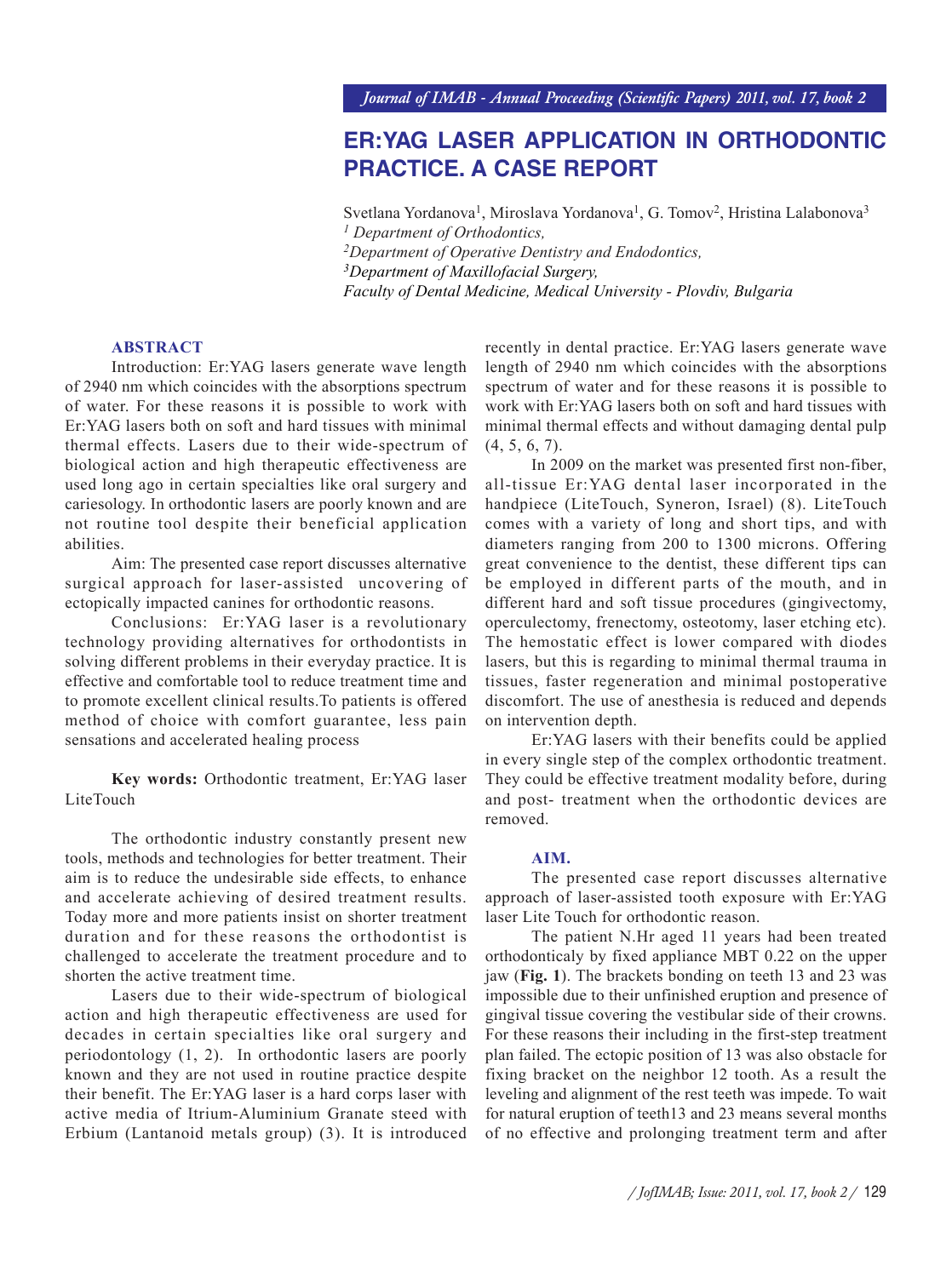parent's consent laser-assisted uncovering was done by Er:YAG laser LiteTouch (**Fig. 2**). The laser surgery provided fast postoperative recovery and no pain or administration of drugs were reported. This procedure allows in shorter period (10 days after) to fix brackets on teeth 13 and 23 and to initiate their movement (**Fig. 3**). The leveling and alignment phase are in progress. The faster alignment of 13 and 23 will accelerate the finishing phase.



**Fig. 1.** Intraoral view of patient N. Hr. (11 years old female) at the beginning of orthodontic treatment



**Fig. 2.** Laser-assisted exposure of 13 and 23 teeth



**Fig. 3.** Brackets fixation 10 days after laser-assisted exposure

## **DISCUSSION.**

Usually the canines are the teeth last involved in orthodontic alignment due to their slower and subsequent passive eruption or retention in the bone. The waiting for natural eruption prolonged the leveling phase and it is accompanied with long period of thin and elastic wires presence, multiple brackets rebonding or bending wires for gradual canines alignment. This situation is connected with additional patient's visits, time- consuming procedures and

prolonged treatment.

The surgical exposure is usually performed by conventional surgical methods, which are related to pain, inflammation and fear of scalpel by majority of patients. To reduce all these undesirable effects, in this clinical case alternative approach of laser-assisted tooth exposure with Er:YAG laser Lite Touch was preferred for this additional surgical procedure.